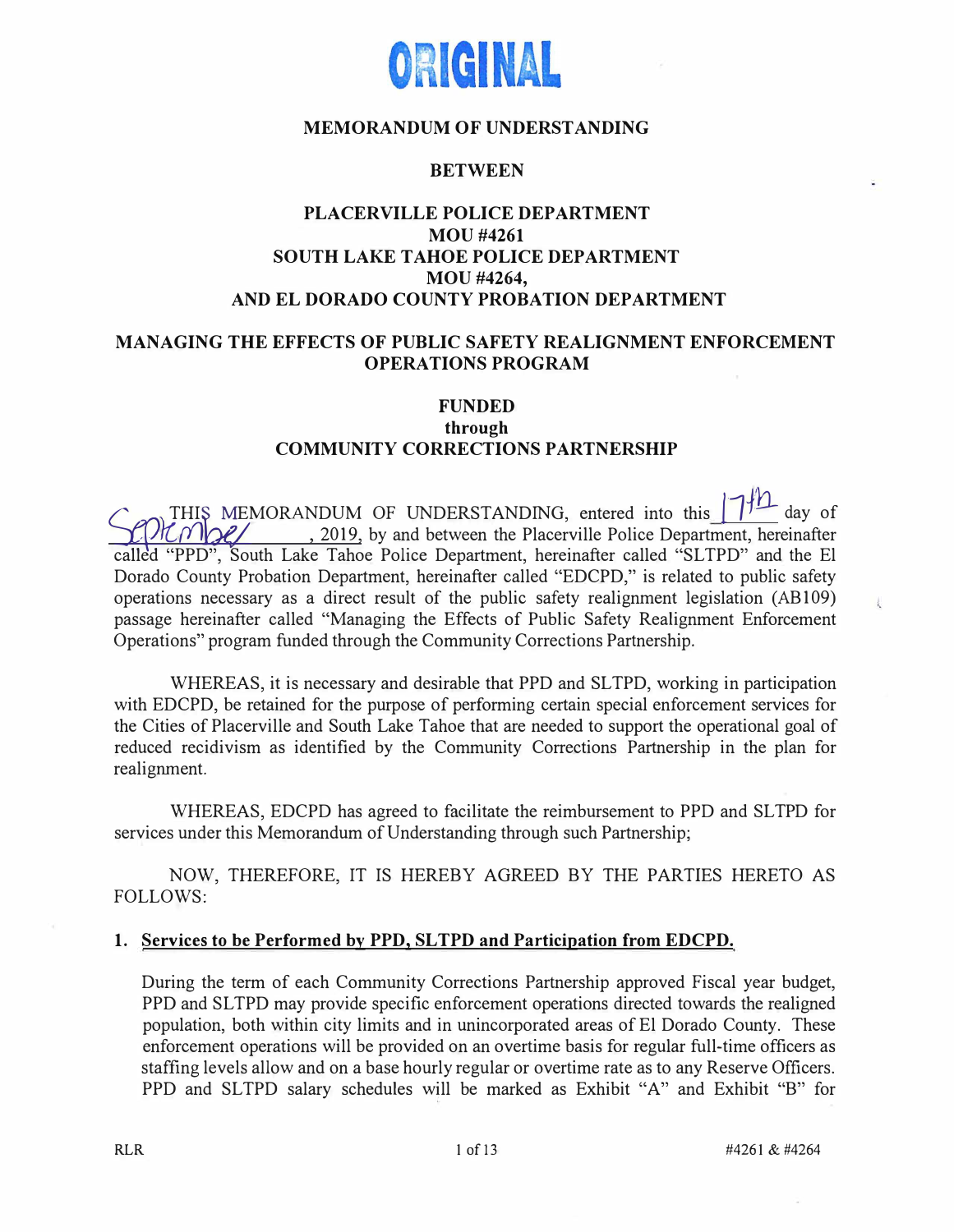determining claimable program staff. Enforcement operations shall occur four (4) times, minimally, per MOU term. These enforcement operations will include, but are not limited to:

- a. Sweeps/clean-ups in specific "target areas" and "target populations" as identified by either EDCPD or the respective local police agency. Assisting EDCPD with individual visitations to realigned offender probationers that have been assessed to have a high risk of recidivism.
- b. Completing special investigations in cooperation with EDCPD, focused on realigned offenders who are suspected of new criminal law violations and/or in non-compliance with terms and conditions of supervision.

Upon reasonable notice and request, EDCPD commits to participate in each such enforcement by providing sworn personnel to assist as staffing levels allow and, at minimum, providing intelligence pertaining to individuals released to Post Release Community Supervision (PRCS) and/or Mandatory Community Supervision (MCS) in El Dorado County. EDCPD shall participate with PPD and SLTPD in planning activities for Managing the Effects of Public Safety Realignment Enforcements and shall assist with facilitating the funding therefor to PPD and SL TPD, as established by Community Corrections Partnership Implementation plan.

During the term of each Community Corrections Partnership approved Fiscal year budget, PPD and SLTPD shall be able to have staff attend program or operations related trainings. Authorization by Chief Probation Officer is required prior to attendance. Reimbursement, in accordance with El Dorado County Travel Policy D-1, will consist of actual cost of registration, tuition, materials, meals and travel related costs (hotel and mileage), but shall not include salary.

#### **2. Payment.**

Upon completion of each enforcement operation PPD and SLTPD will submit an invoice, due and payable within forty five (45) days following receipt and verification by EDCPD, defining the date, hours and list of personnel (name, rank, and salary step) involved in operation to the EDCPD. Using the published salary rates listed on Exhibit "A" City of Placerville and Exhibit "B" City of South Lake Tahoe, only base hourly rate or overtime rates, exclusive of benefits, associated with the specific operation will be claimable. EDCPD will verify each invoice before submitting it to the Chief Administrative Office for reimbursement through the Community Corrections Partnership funding.

The Not to Exceed amount of this MOU shall coincide with the Local Law Enforcement Enhancement amount as stated in the FY 19/20 AB 109 Budget Approved by the CCP on April 1, 2019 of \$50,000.00.

Funding for this agreement is approved by the Community Corrections Partnership (CCP) Executive Committee on an annual basis. Should the CCP Executive Committee, during the course of a given year for financial reasons reduce, or order a reduction, in the funding for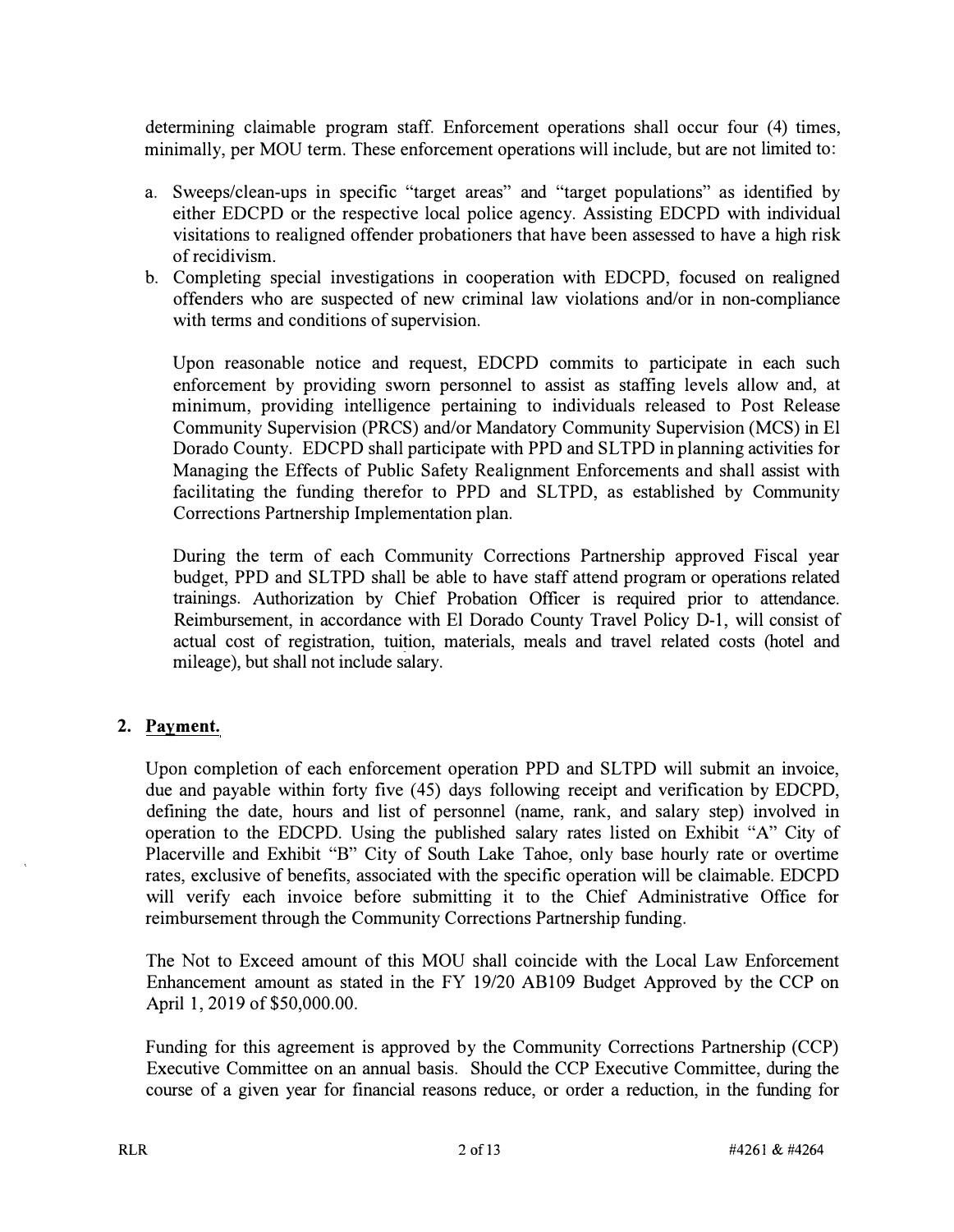services provided under this agreement, pursuant to this paragraph, this agreement may be deemed to be canceled in its entirety subject to payment for services performed prior to cancellation.

#### **3. Statistical Reporting.**

The parties hereto agree to meet on a quarterly basis during the term of this Memorandum of Understanding to collaborate on the progress of the Managing the Effects of Public Safety Realignment Enforcements. PPD and SL TPD shall make available to EDCPD statistical information resulting from Managing the Effects of Public Safety Realignment Enforcements. This information shall include, but not be limited to, burglary and theft statistics, calls for service relating to transient offenders, and calls for service relating to the targeted treatment areas. Furthermore, the parties agree to share all information gained under the Managing the Effects of Public Safety Realignment Enforcements that is mutually beneficial to share from a public safety standpoint. At the end of the operational year, the PPD, SLTPD, and EDCPD will collaborate on a report to the CCP detailing activities and success of the program.

#### **4. Alteration of Memorandum of Understanding.**

This Memorandum of Understanding is entire and contains all of the terms and conditions agreed upon by the parties. No alteration or variation shall be valid unless made in writing and signed by the parties hereto, and no oral understanding or agreement shall be binding on the parties hereto.

#### **5. Records.**

- a. **Access.** PPD and SLTPD agree to provide to EDCPD, to any Federal or State department having monitoring or reviewing authority, to authorized representatives and/or their appropriate audit agencies upon reasonable notice, access to and the right to examine and audit all records and documents necessary to determine compliance with relevant Federal, State and local statutes, rules and regulations and this Memorandum of Understanding, and to evaluate the quality, appropriateness and timeliness of services performed, for a period of at least three (3) years from the termination date of this Memorandum of Understanding, or until audit findings are resolved, whichever is greater.
- b. **Retention.** EDCPD shall maintain and preserve in its possession all records relating to this Memorandum of Understanding for a period of at least three (3) years from the termination date of this Memorandum of Understanding, or until audit findings are resolved, whichever is greater.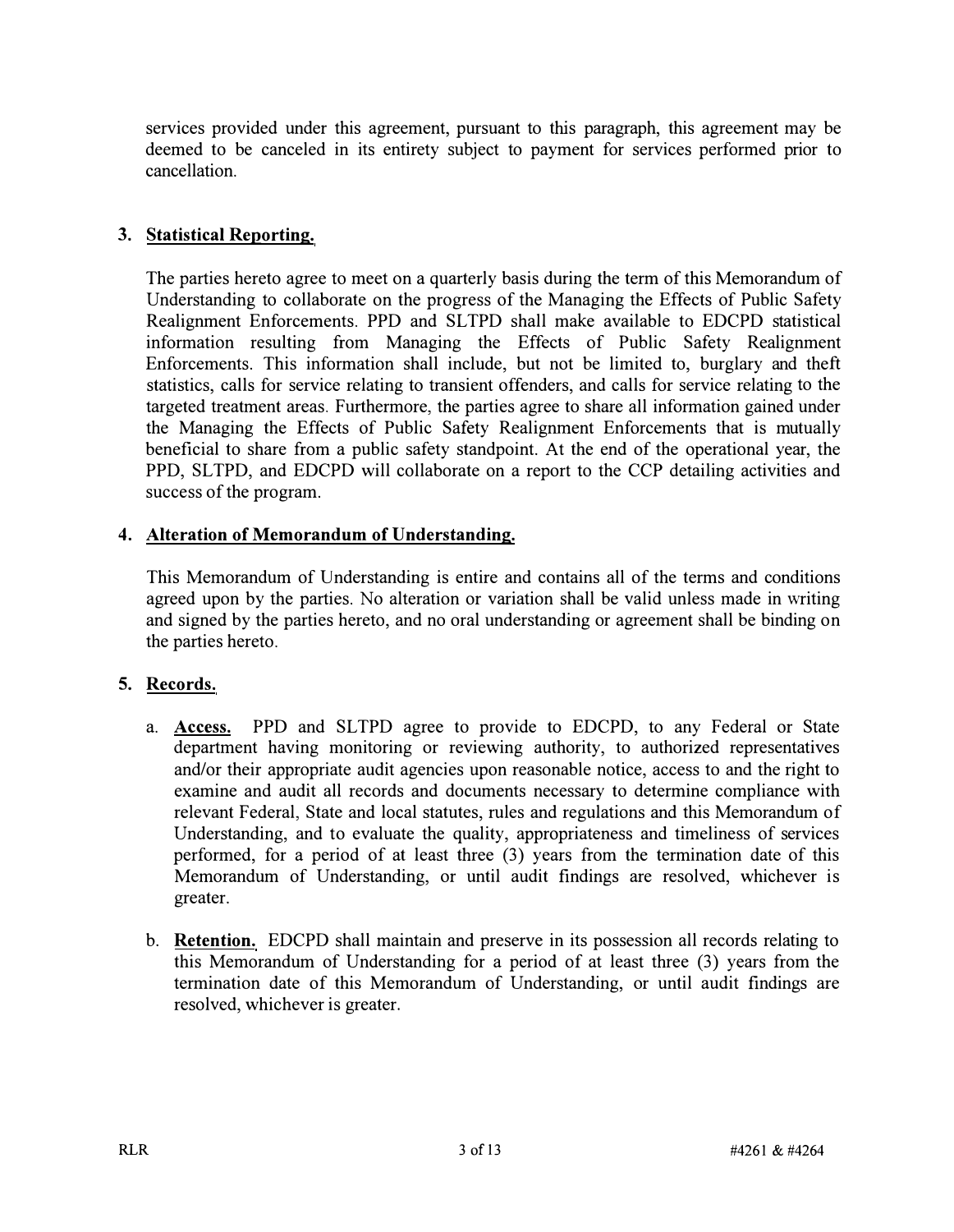#### **6. Compliance with Applicable Laws.**

All services to be performed by PPD, SL TPD and EDCPD pursuant to this Memorandum of Understanding shall be performed in accordance with all applicable Federal, State, County and Municipal laws, ordinances and regulations.

#### **7. Term of the Agreement.**

Subject to compliance with the terms and conditions of this Memorandum of Understanding, the term of this Memorandum of Understanding shall be upon final execution through June 30, 2020. Continual perpetual, one year terms, shall be approved only upon CCP executive committee approval, CCP budget and funding approval and El Dorado County Board of Supervisors acceptance.

IN WITNESS WHEREOF, the parties have executed this Memorandum of Understanding on the day and year last written below.

 $\mathbf{v}^{\prime}$ 

### PLACERVILLE POLICE DEPARTMENT

By:  $\frac{1}{\text{James Ortega, Chief of Police}}$  Dated: Placerville Police Department

### SOUTH LAKE TAHOE POLICE DEPARTMENT

By: Dated: \_ \_ \_\_\_ \_

Brian Uhler, Chief of Police South Lake Tahoe Police Department

*II* 

*II*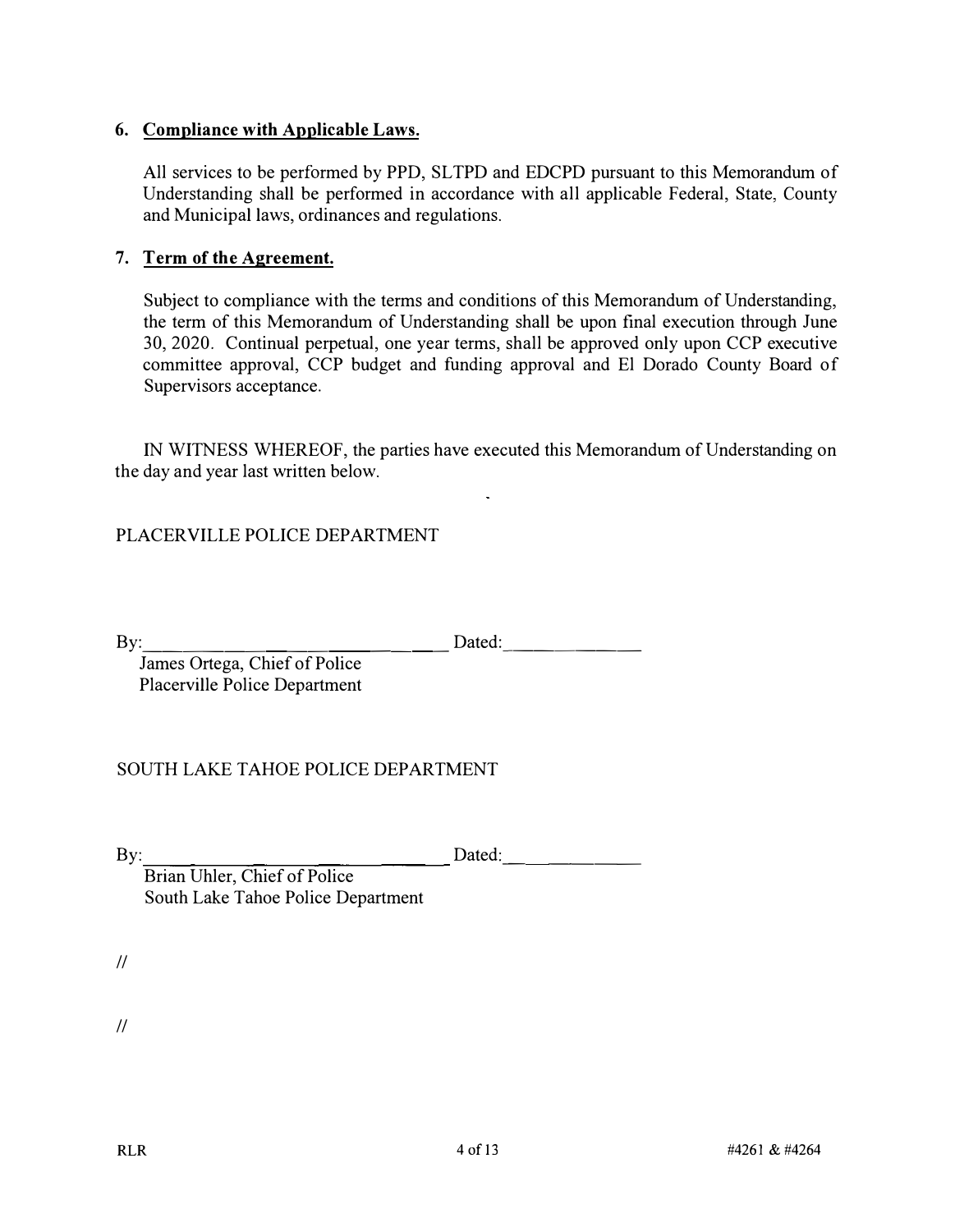#### **6. Compliance with Applicable Laws.**

All services to be performed by PPD, SLTPD and EDCPD pursuant to this Memorandum of Understanding shall be performed in accordance with all applicable Federal, State, County and Municipal laws, ordinances and regulations.

#### **7. Term of the Agreement.**

Subject to compliance with the terms and conditions of this Memorandum of Understanding, the term of this Memorandum of Understanding shall be upon final execution through June 30, 2020. Continual perpetual, one year terms, shall be approved only upon CCP executive committee approval, CCP budget and funding approval and El Dorado County Board of Supervisors acceptance.

IN WITNESS WHEREOF, the parties have executed this Memorandum of Understanding on the day and year last written below.

PLACERVILLE POLICE DEPARTMENT

By: James Ordega, Chief of Police Dated:  $9 - 19 - 9$ 

Placerville Police Department

### SOUTH LAKE TAHOE POLICE DEPARTMENT

By: Dated: -------

Brian Uhler, Chief of Police South Lake Tahoe Police Department

*II* 

*II*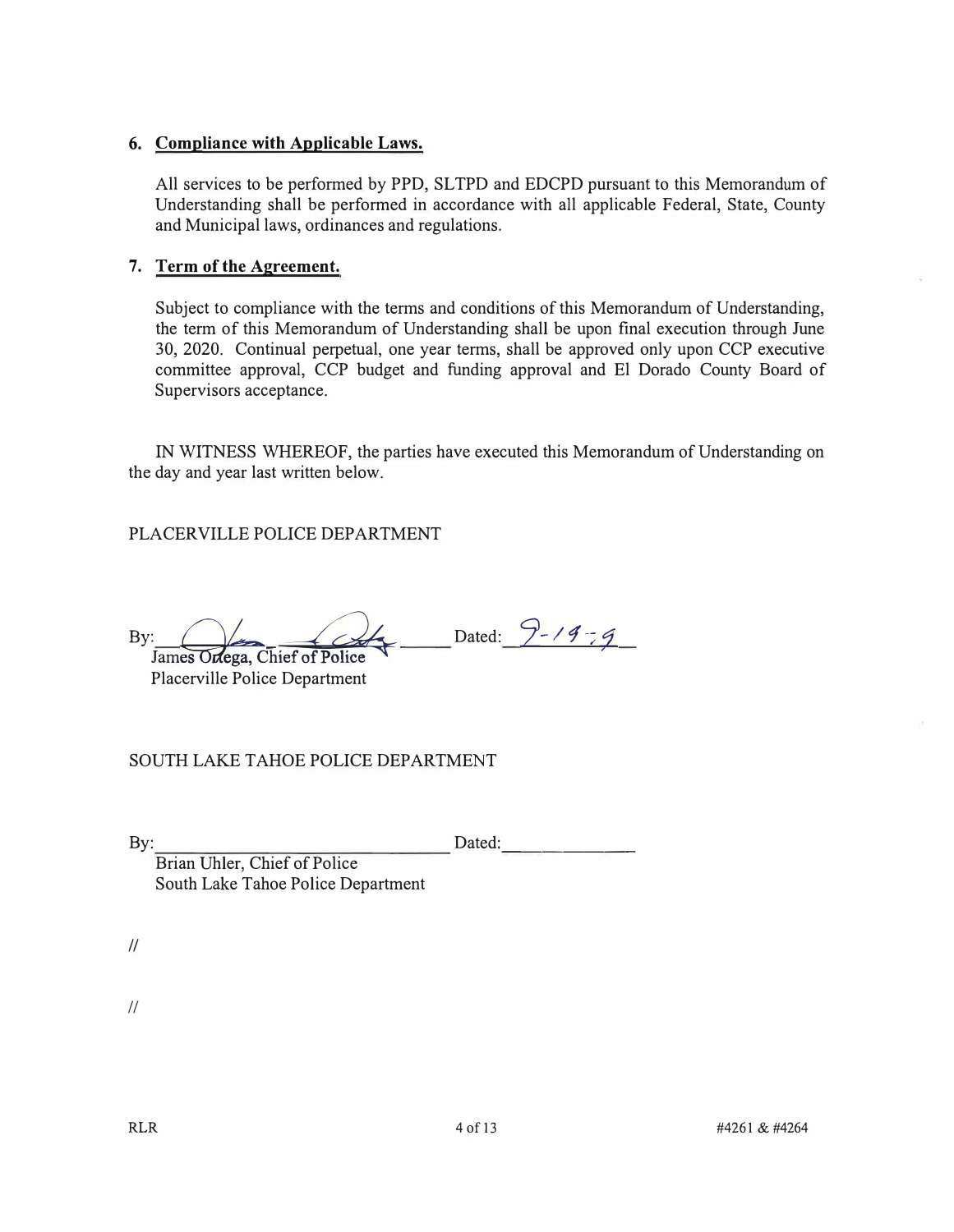#### **6. Compliance with Applicable Laws.**

All services to be performed by PPD, SL TPD and EDCPD pursuant to this Memorandum of Understanding shall be performed in accordance with all applicable Federal, State, County and Municipal laws, ordinances and regulations.

#### **7. Term of the Agreement.**

Subject to compliance with the terms and conditions of this Memorandum of Understanding, the term of this Memorandum of Understanding shall be upon final execution through June 30, 2020. Continual perpetual, one year terms, shall be approved only upon CCP executive committee approval, CCP budget and funding approval and El Dorado County Board of Supervisors acceptance.

IN WITNESS WHEREOF, the patties have executed this Memorandum of Understanding on the day and year last written below.

PLACERVILLE POLICE DEPARTMENT

By: \_\_\_\_\_\_\_\_\_\_\_\_\_\_ Dated: \_\_\_\_\_ \_

James Ortega, Chief of Police Placerville Police Department

SOUTH LAKE TAHOE POLICE DEPARTMENT

 $By: \longrightarrow \bigcup_{r \in \mathbb{R}} \bigcup_{r \in \mathbb{R}} \bigcup_{r \in \mathbb{R}} \bigcup_{r \in \mathbb{R}} \bigcup_{r \in \mathbb{R}} \bigcup_{r \in \mathbb{R}} \bigcup_{r \in \mathbb{R}} \bigcup_{r \in \mathbb{R}} \bigcup_{r \in \mathbb{R}} \bigcup_{r \in \mathbb{R}} \bigcup_{r \in \mathbb{R}} \bigcup_{r \in \mathbb{R}} \bigcup_{r \in \mathbb{R}} \bigcup_{r \in \mathbb{R}} \bigcup_{r \in \mathbb{R}} \bigcup_{r \in \mathbb{R}} \bigcup_{r \in \$ Brian Line, Chief of Police South Lake Tahoe Police Department

*II* 

*II*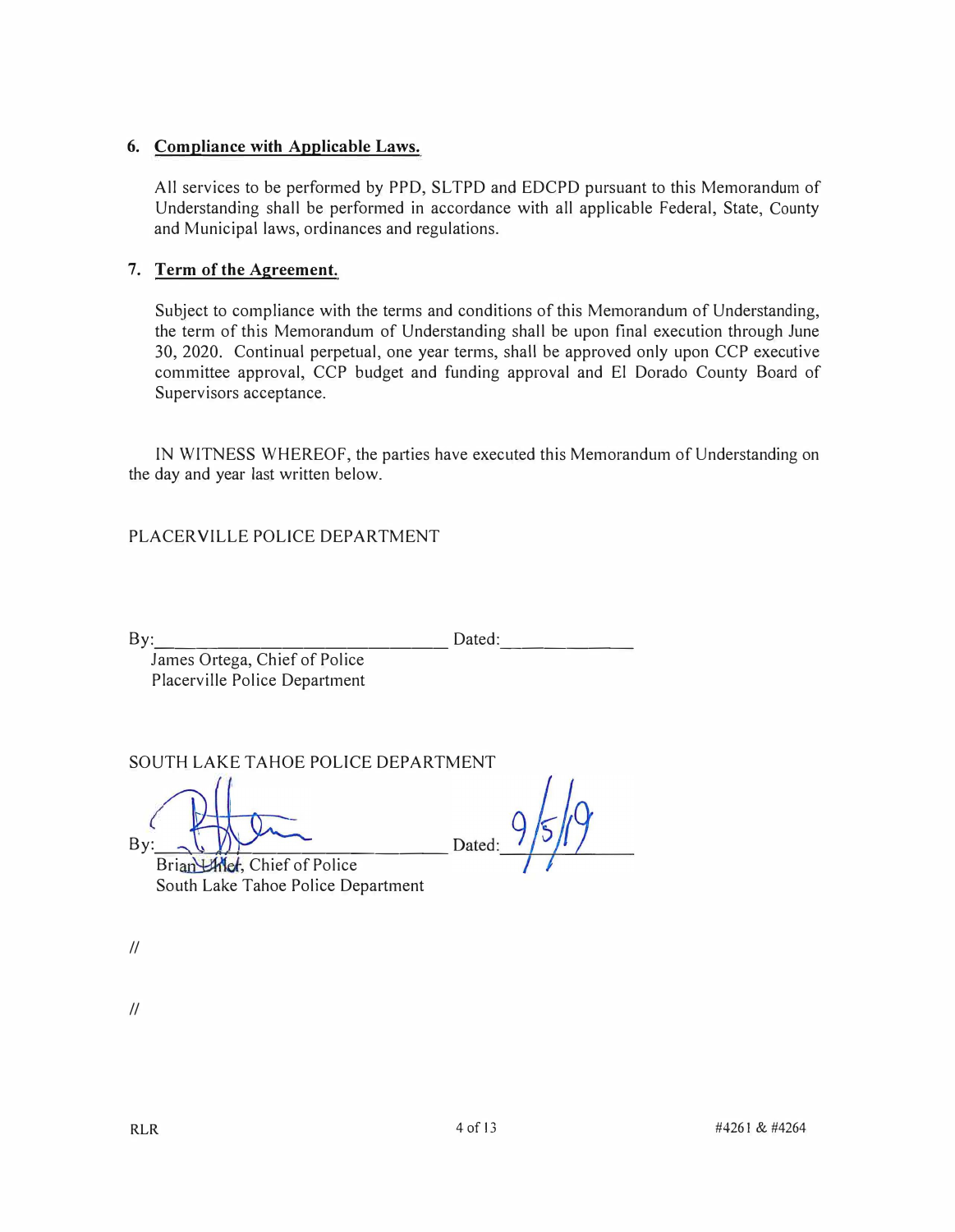COUNTY OF ELDORADO PROBATION DEPARTMENT

By:

Brian Richart Chief Probation Officer

Dated: 8.29.19

## **-- COUNTY OF EL DORADO --**

By:

 $D_{\text{ated:}}$   $q_{11}q_{201}q$  $\overline{O}O$  $\sigma$ Chair

Board of Supervisors "County"

ATTEST: Kim Dawson Clerk of the Board of Supervisors

By: Deputy Clerk

Dated:

 $q|_{11}|_{20}q$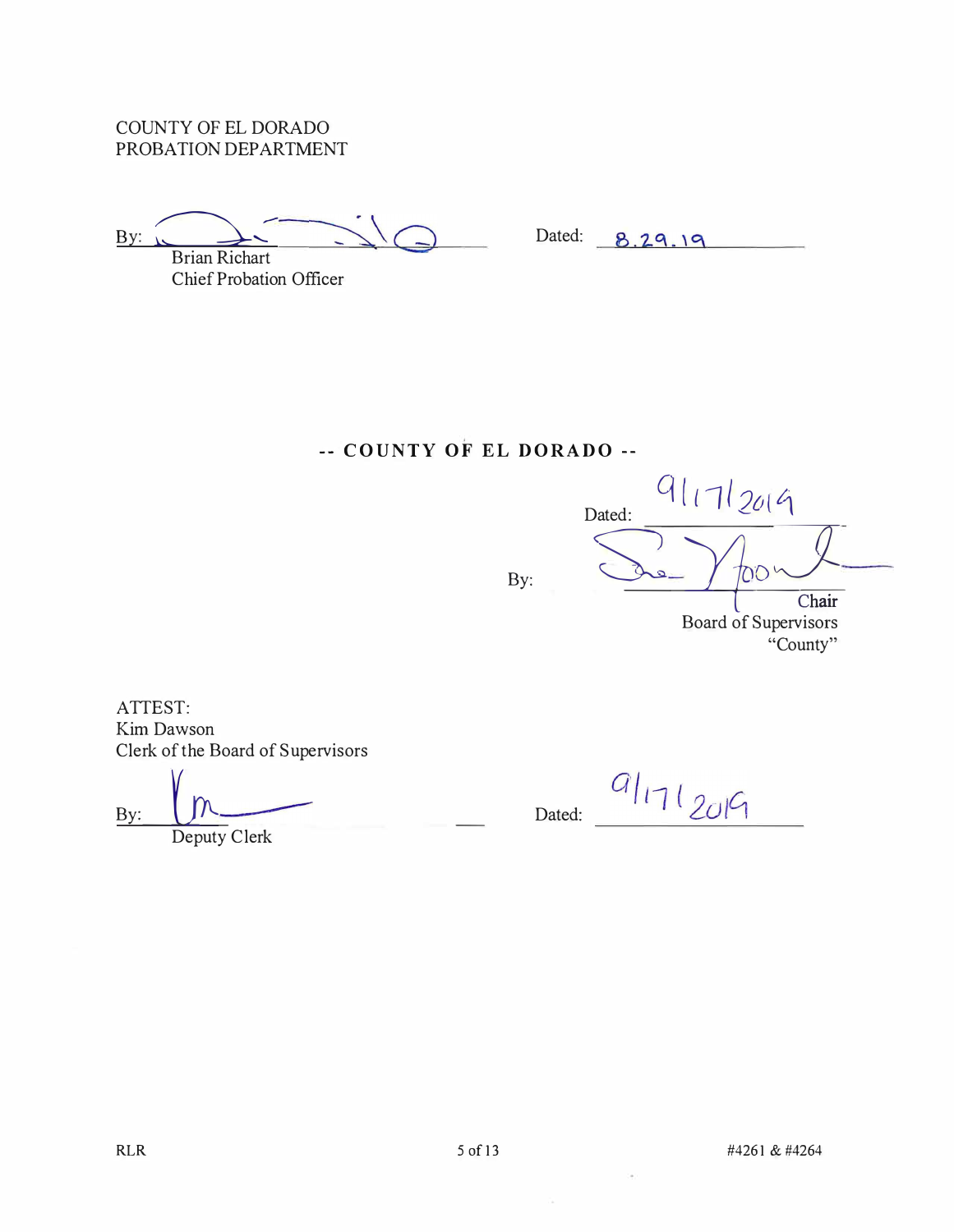# Attachment "A"<br>City of Placerville<br>Salary Schedule<br>Effective December 29, 2018

| Position                                      |          | Step 1      | Step 2      | Step 3                  | Step 4                  | Step 5                   |
|-----------------------------------------------|----------|-------------|-------------|-------------------------|-------------------------|--------------------------|
|                                               |          |             |             |                         |                         |                          |
| Park Maintenance Worker                       | Annually | \$29,280.00 | \$30,168.00 | \$31,068.00             | \$32,004.00             | \$32,964.00              |
|                                               | Monthly  | \$2,440.00  | \$2,514.00  | \$2,589.00              | \$2,667.00              | \$2,747.00               |
|                                               | Biweekly | \$1,126.40  | \$1,160.19] | \$1,195.00              | \$1,230.85              | \$1,267.77               |
|                                               | Hourly   | \$14.08     | \$14.50     | $51 + 94$               | S15.391                 | S15.85                   |
|                                               |          |             |             |                         |                         |                          |
| Parking Enforcement Officer I                 | Annually | \$30,636.00 |             | \$31,560.00 \$32,508.00 | \$33,480.00             | \$34,488.00              |
|                                               | Monthly  | \$2,553.00  | \$2,630.00  | \$2,709.00              | \$2,790.00              | \$2,874.00               |
|                                               | Biweekly | \$1,178.31  | 51,213.85   | \$1,250.31              | \$1,287.69              | \$1,326.46               |
|                                               | Hourly   | S14.73      | \$15.17     | S15.63                  | \$16.10                 | \$16.58                  |
|                                               |          |             |             |                         |                         |                          |
| Parking Enforcement Officer II                | Annually | \$32,700.00 | \$34,332.00 | \$36,048.00             | \$37,848.00             | \$39,744.00              |
|                                               | Monthly  | \$2,725.00  | \$2,861.00  | \$3,004.00              | \$3,154.00              | \$3,312.00               |
|                                               | Biweekly | \$1,257.69  | \$1,320.46  | \$1,386.46              | \$1,455.69              | \$1,528.62               |
|                                               | Hourly   | S15.72      | \$16.51     | S17.33                  | S18.20                  | \$19.11                  |
|                                               |          |             |             |                         |                         |                          |
| Parks & Facilities Maintenance Superintendent | Annually | \$50,472.00 | \$52,992.00 |                         | \$55,644.00 \$58,428.00 | S61,344.00               |
|                                               | Monthly  | \$4,206.00  | \$4,416.00  | \$4,637.00              | \$4,869.00              | \$5,112.00               |
|                                               | Biwcekly | \$1,941.23  | S2,038.15   | S2,140.15               | \$2,247.23              | \$2,359.38               |
|                                               | Hourly   | S24.27      | S25.481     | S26.75                  | S28.09                  | S29.49                   |
|                                               |          |             |             |                         |                         |                          |
| Police Commander                              | Annually | \$84,240.00 | \$88,452.00 | \$92,880.00             |                         | \$97,524.00 \$102,396.00 |
|                                               | Monthly  | \$7,020.00  | \$7,371.00  | \$7,740.00              | S8,127.00               | \$8,533.00               |
|                                               | Biweekly | \$3,240.00  | \$3,402.00  | \$3,572.311             | \$3,750.921             | \$3,938.31               |
|                                               | Hourly   | S40.5●      | \$42.53     | S44.65                  | \$46.89                 | S49.23                   |
| Police Dispatcher / Records Technician        | Annually | \$39,660.00 | \$41,640.00 | 543,716.00              | 545,900.00              | 548,192.00               |
|                                               | Monthly  | \$3,305.00  | \$3,470.00  | \$3,643.00              | \$3,825.00)             | \$4,016.00               |
|                                               | Biweekly | \$1,525.38  | \$1,601.54  | \$1,681.38]             | \$1,765.38              | \$1,853.54               |
|                                               | Hourly   | S19.07      | \$20.02     | \$21.02                 | \$22.07                 | <b>\$23.17</b>           |

12/27/2018, 9:29 AM

 $10 of 16$ 

Final Salary Schedule 13' 18-19 as of 12-29-18 (Version #2)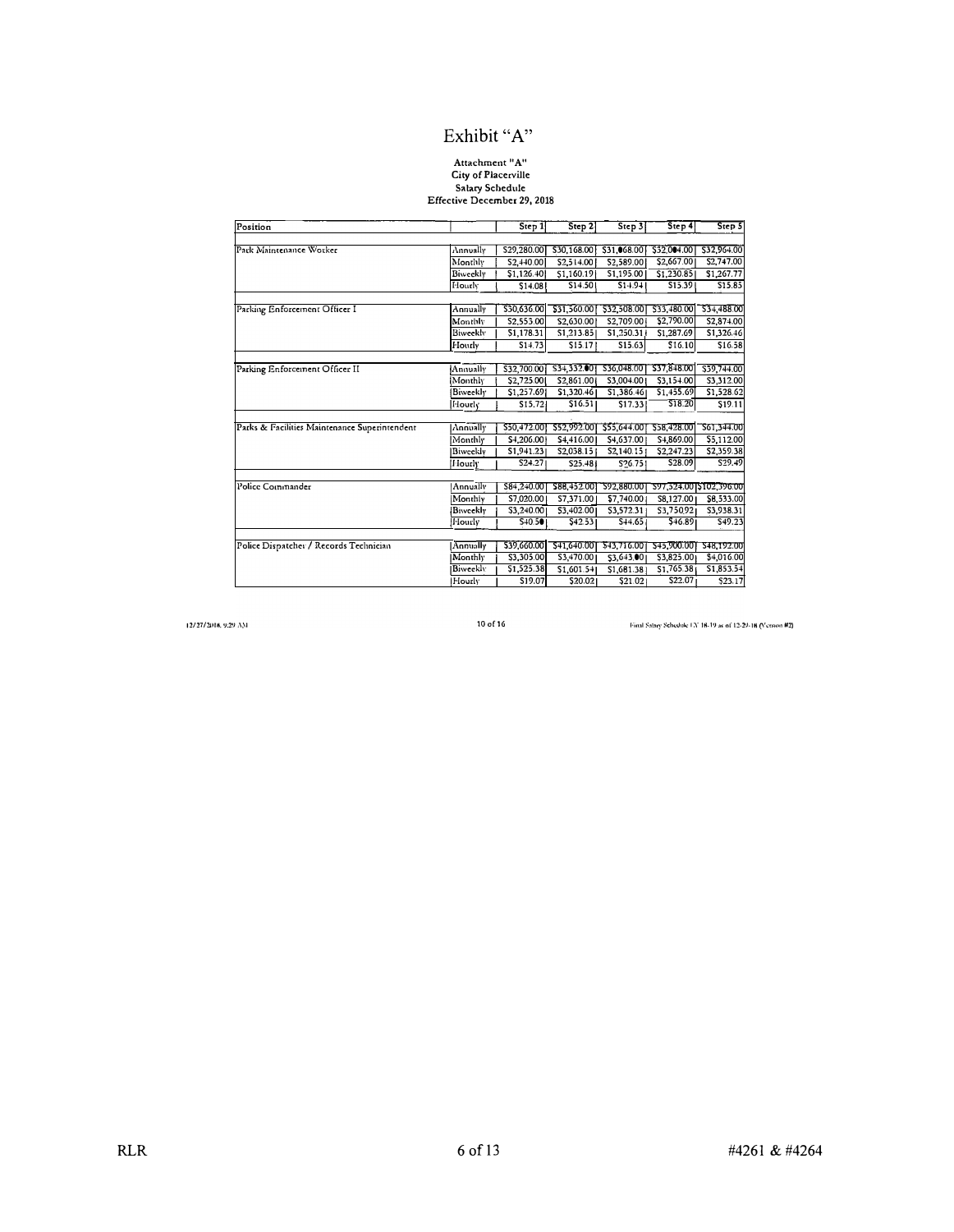# Attachment "A"<br>City of Placerville<br>Salaty Schedule<br>Effective December 29, 2018

| Position                              |                 | Step 1      | Step 2      | Step 3                  | Step 4                  | Step 5                 |
|---------------------------------------|-----------------|-------------|-------------|-------------------------|-------------------------|------------------------|
|                                       |                 |             |             |                         |                         |                        |
| Police Lieutenant                     | Annually        | \$80,220.00 | \$84,228.00 | \$88,440.00             | \$92,868.00             | S97,512.00             |
|                                       | Monthly         | S6,685.00   | \$7,019.00  | S7,370.00               | S7,739.00               | S8,126.00              |
|                                       | Biweekly        | \$3,085.38  | \$3,239.54  | S3,401.54               | S3,571.85               | S3,750.46              |
|                                       | Hourly          | \$38.57     | S40.50      | S42.52                  | S44.65                  | S46.88                 |
|                                       |                 |             |             |                         |                         |                        |
| Police Officer (80 Hours/Pay Period)  | Annually        | \$57,732.00 | 560,624.00  | \$63,660.00             | \$66,840.00             | \$70,188.00            |
|                                       | Monthly         | \$4,811.00  | \$5,052.00  | S5,305.00               | \$5,570.00              | \$5,849.00             |
|                                       | <b>Biweekly</b> | \$2,220.46  | \$2,331.69  | \$2,448.46              | \$2,570.77              | \$2,699.54             |
|                                       | Hourly          | S27.76      | S29.15      | S30.61                  | \$32.14                 | S33.74                 |
|                                       |                 |             |             |                         |                         |                        |
| Police Officer (84 Hours/Pay Period)  | Annually        | \$60,620.00 | 563,656.00  | $$66, 8 + 4.00$         | \$70,183.00 \$73,699.00 |                        |
|                                       | Monthly         | \$5,052.00  | \$5,305.00  | \$5,570.00              | \$5,849.00              | S6, 142.00             |
|                                       | Biweekly        | \$2,331.53  | \$2,448.32  | \$2,570.93              | \$2,699.36              | S <sub>2</sub> ,834.57 |
|                                       | Hourly          | S27.76      | S29.15      | S30.61                  | S32.14                  | S33.74                 |
| Police Property/Evidence Analyst      | Annually        | \$38,436.00 | \$40,356.00 | \$42,372.00             | S44, 496.00             | \$46,716.00            |
|                                       | Monthly         | S3,203.00   | \$3,363.00  | \$3,531.00              | \$3,708.00              | \$3,893.00             |
|                                       | Biweekly        | S1,478.31   | S1,552.15   | \$1,629.69              | S1,711.38               | S1,796.771             |
|                                       | Hourly          | S18.48      | S19.40      | S20.37                  | \$21.39                 | S22.46                 |
|                                       |                 |             |             |                         |                         |                        |
| Police Property/Evidence Officer      | Annually        | S36,600.00  | \$38,436.00 | S <sub>40,356</sub> .00 | \$42,372.00             | S <sub>44,496.00</sub> |
|                                       | Monthly         | \$3,050.00  | \$3,203.00  | \$3,363.00              | \$3,531.00              | \$3,708.00             |
|                                       | <b>Biweekly</b> | \$1,407.69  | \$1,478.31  | \$1,552.15              | \$1,629.69              | S1,711.38              |
|                                       | Hourly          | \$17.60     | S18.48      | \$19.40                 | S20.37                  | S21.391                |
|                                       |                 |             |             |                         |                         |                        |
| Police Sergeant (80 Hours/Pay Period) | Annually        | S68,700.00  | S72,132.00  | S75,744.00              | \$79,536.00             | \$83,508.00            |
|                                       | Monthly         | \$5,725.00  | S6,011.00   | S6,312.00               | S6,628.00               | S6,959.001             |
|                                       | <b>Biweekly</b> | \$2,642.31  | S2,774.31   | S2,913.23               | \$3,059.08              | S3, 211.85             |
|                                       | Hourly          | \$33.03     | \$34.68     | \$36.42                 | S38.24                  | 540.15                 |
|                                       |                 |             |             |                         |                         |                        |

12/27/2018, 9:29 AM

 $11$  of  $16$ 

Final Salary Schedule FV 18-19 as of 12-29-18 (Version #2)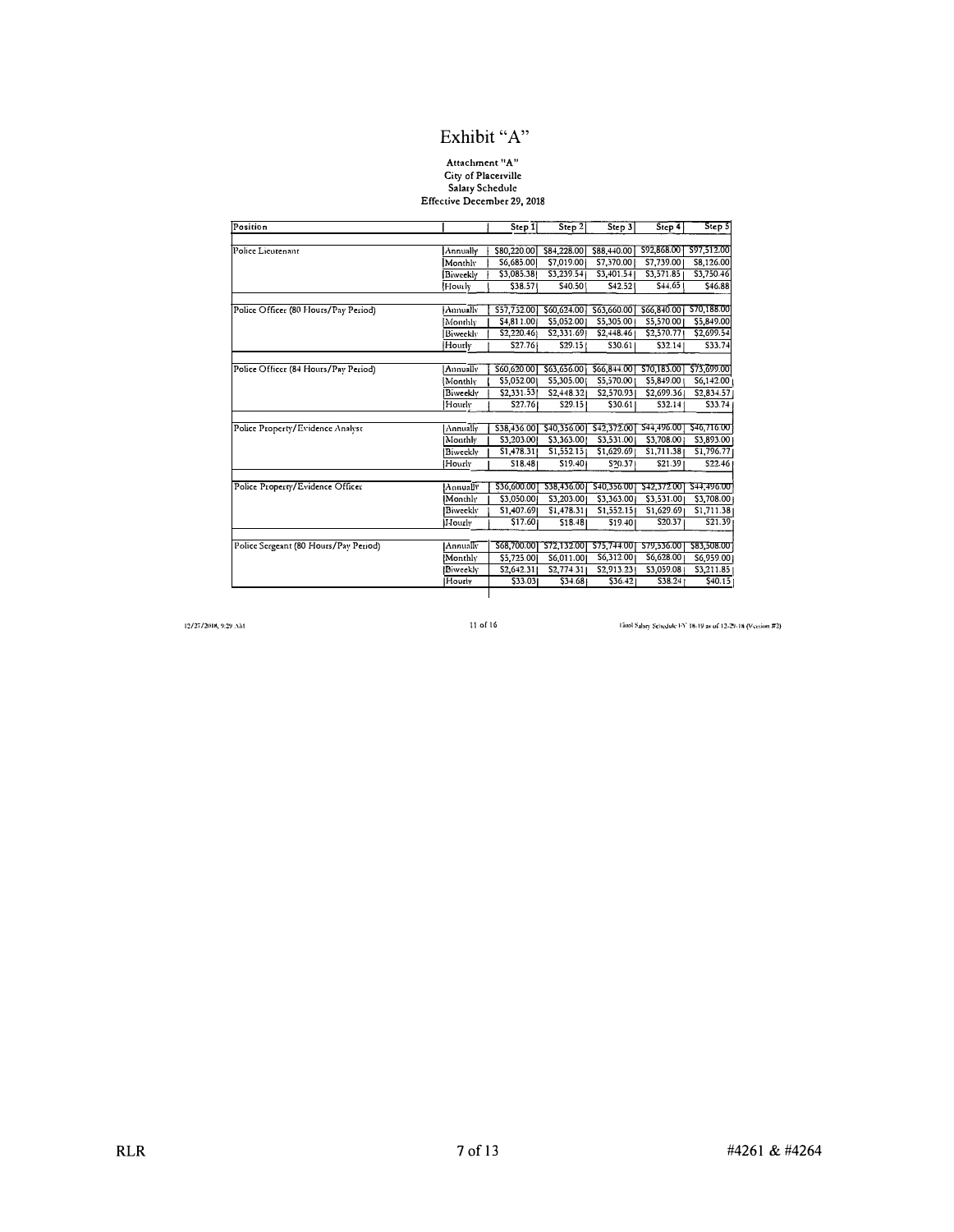# Attachment "A"<br>City of Placerville<br>Salary Schedule<br>Effective December 29, 2018

| Position                              |                    | Step 1      | Step 2      | Step 3                 | Step 4      | Step 5         |
|---------------------------------------|--------------------|-------------|-------------|------------------------|-------------|----------------|
|                                       |                    |             |             |                        |             |                |
| Police Sergeant (84 Hours/Pav Period) | Annually           | \$72,136.00 | \$75,740.00 | \$79,533.00            | S83,514.00  | \$87,685.00    |
|                                       | Monthly            | \$6,011.00  | \$6,312.00  | \$6,628.00             | \$6,960.00  | \$7,307.00     |
|                                       | Biweekly           | \$2,774.48  | S2,913.08   | \$3,058.95             | \$3,212.09  | \$3,372.50     |
|                                       | Houtly             | \$33.03     | S34.68      | S36.42                 | S38.24      | S40.15         |
|                                       |                    |             |             |                        |             |                |
| Police Services Assistant             | Annually           | \$33,504.00 | \$35,184.00 | \$36,948.00            | \$38,796.00 | \$40,740.00    |
|                                       | Monthly            | S2,792.00   | \$2,932.00  | S3,079.00              | \$3,233.00  | \$3,395.00     |
|                                       | Biweekly           | \$1,288.62  | \$1,353.23  | \$1,421.08             | \$1,492.15  | \$1,566.92     |
|                                       | Houtly             | \$16.11     | \$16.92     | St7.76                 | S18.65      | S19.59         |
|                                       |                    |             |             |                        |             |                |
| Police Support Services Supervisor    | Annually           | \$52,308.00 | \$54,924.00 | \$57,672.00            | \$60,552.00 | \$63,576.00    |
|                                       | Monthly            | \$4,359.00  | S4,577.00   | S <sub>4</sub> ,806.00 | \$5,046.00  | \$5,298.00     |
|                                       | Biveckly           | \$2,011.851 | S2,112.46   | S2,218.15              | S2,328.92   | \$2,445.23     |
|                                       | Hourly             | S25.15      | \$26.41     | \$27.73                | S29.11      | \$30.57        |
|                                       |                    |             |             |                        |             |                |
| Pool Manager                          | Annually           | \$29,808.00 | \$30,696.00 | \$31,620.00            | \$32,568.00 | \$33,552.00    |
|                                       | Monthly            | S2,484.00   | S2,558.00   | \$2,635.00             | S2,714.00   | S2,796.00      |
|                                       | Biweekly           | \$1,146.40  | \$1,180.79  | S1,216.22              | \$1,252.70  | \$1,290.28     |
|                                       | I-Jourly           | \$14.33     | S14.76      | \$15.20                | \$15.66     | S16.13         |
|                                       |                    |             |             |                        |             |                |
| Public Works Operations Manager       | Annually           | \$73,968.00 | \$77,664.00 | \$81,552.00            | \$85,632.00 | \$89,916.00    |
|                                       | Monthly            | S6,164.00   | \$6,472.00  | \$6,796.00             | \$7,136.00  | \$7,493.00     |
|                                       | Biweckly           | S2,844.92   | \$2,987.08  | \$3,136.62             | \$3,293.54  | \$3,458.31     |
|                                       | Hourly             | S35.56      | S37.34      | \$39.21                | S41.17      | <b>\$43.23</b> |
| Public Works Superintendent           | Annually           | S58,704.00  | S61,644.00  | S64,728.00             | S67,968.00  | S71,364.00     |
|                                       | Monthly            | S4,892.00   | \$5,137.001 | \$5,394.001            | \$5,664.00  | S5,947.00      |
|                                       |                    | S2,257.85   | S2,370.921  | S2,489.54              | S2,614.15   | S2,744.77      |
|                                       | Biweekly<br>Hourly | \$28.22     | S29.64      | \$31.12                | \$32.68     | \$34.31        |
|                                       |                    |             |             |                        |             |                |

12/27/2018, 9.29 AM

12 of 16

Final Salary Schedule FV 18-19 as of 12-29-18 (Version #2)

 $\sim$   $\sim$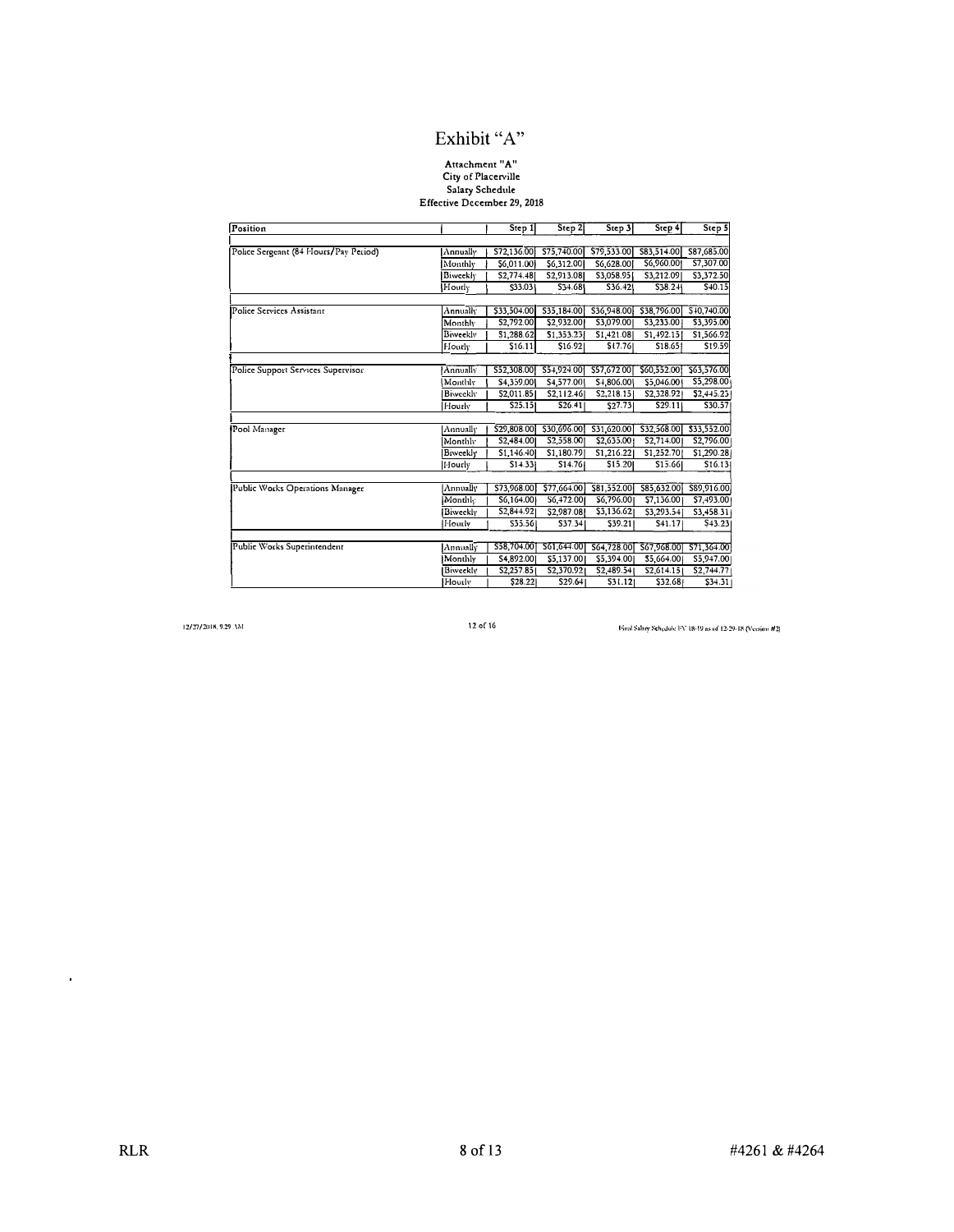$\Gamma$ Search

**11/16/2018 City of South Lake Tahoe** 



Welcome to the City of South Lake Tahoe's job descriptions. If you are interested in a job that is not currently being recruited, you may request notification when a future job becomes available by clicking on the job description title and then on the 'Email me when jobs like this become available' link. Reasonable effort will be made to notify you when a vacancy for this job is posted. The City is not responsible for missed notifications.

#### 6JaJ�JQJsJEJ�JtillJJJKJ1JMJNJQJEJQJEJ�IIJUJYJ�IXJXIZ

| Search for class title or class code: |                        | Got                     |
|---------------------------------------|------------------------|-------------------------|
| 105 records found.                    |                        |                         |
| Page #1<br>of 5 go                    |                        | $V$ $M$                 |
| Class Title                           | win wondiv<br>Salary A | Max monthly<br>Saiary A |
| <b>ACCOUNTANT I</b>                   | \$5,406.72             | \$6,572.25              |
| <b>ACCOUNTANT II</b>                  | \$6,217.73             | \$7,557.68              |
| <b>ACCOUNTING TECHNICIAN I</b>        | \$3,143.54             | \$3,821.00              |
| <b>ACCOUNTING TECHNICIAN II</b>       | \$4,016.76             | \$4,882.38              |
| ADMIN ASSISTANT II CM                 | \$4,106.27             | \$4,990.27              |
| ADMINISTRATIVE ASSIST TEMP            | \$3,733.60             | \$4,537.87              |
| ADMINISTRATIVE ASSISTANT I            | \$3,733.32             | \$4,537.47              |
| <b>ADMINISTRATIVE ASSISTANT II</b>    | \$4,105.85             | \$4,991.08              |
| <b>ADMINISTRATIVE CLERK I</b>         | \$2,889.35             | \$3,513.42              |
| <b>ADMINISTRATIVE CLERK II</b>        | \$3,179.47             | \$3,865.30              |
| AIRPORT MANAGER                       | \$8,448.23             | \$10,269.41             |
| <b>ASSISTANT CITY CLERK</b>           | \$4,885.37             | \$5,939.01              |
| ASSISTANT MANAGEMENT ANALYST          | \$5,221.27             | \$6,346.27              |
| <b>ASSISTANT PLANNER</b>              | \$5,594.42             | \$6,802.78              |
| ASSOCIATE CIVIL ENGINEER              | \$7,752.61             | \$9,422.71              |
| ASSOCIATE MANAGEMENT ANALYST          | \$5,741.51             | \$6,979.72              |
| <b>ASSOCIATE PLANNER</b>              | \$6,156.71             | \$7,483.18              |
| <b>ASST PUBLIC WORKS DIRECTOR</b>     | \$8,284.21             | \$10,069.50             |
| <b>BACKGROUND INVESTIGATOR</b><br>ß.  | \$6,745.91             | \$0.00                  |
| <b>BUILDING INSPECTOR</b>             | \$4,811.40             | \$5,847.61              |
| <b>BUILDING OFFICIAL</b>              | \$7,653.20             | \$9,303.01              |
| CHIEF OF POLICE                       | \$11,606.26            | \$14,108.10             |
| <b>CITY ATTORNEY</b>                  | \$12,602.55            | \$15,317.85             |
| <b>CITY CLERK</b>                     | \$7,166.73             | \$8,711.53              |
| <b>CITY MANAGER</b>                   | \$13,910.75            | \$13,910.75             |
| Page #1<br>of $5 \mid$ go             |                        | <b>LA</b>               |

**https://agency.governmentjobs.com/slaketahoe/default.cfm?action=agencyspecs**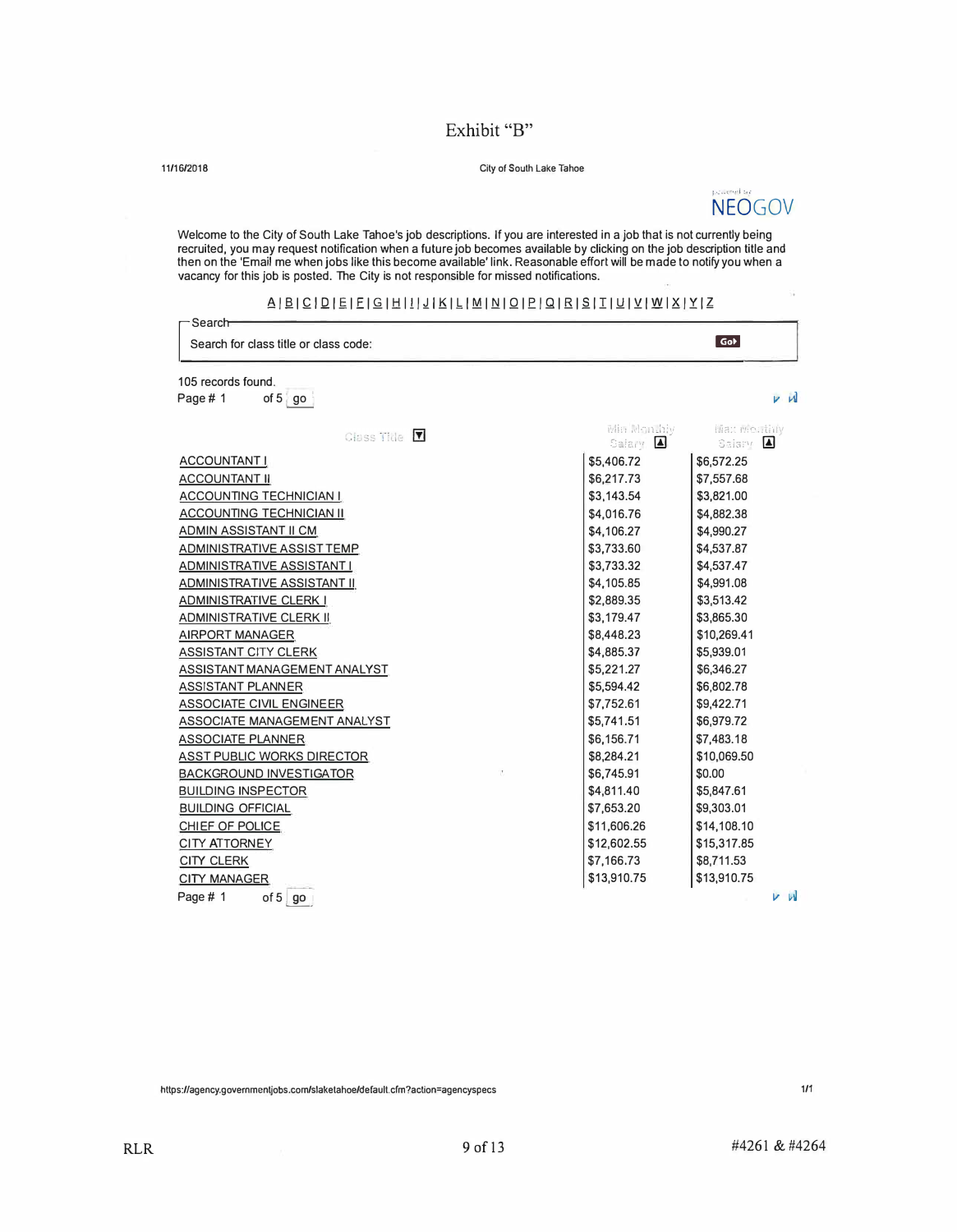$S$ earch

**11/16/2018 City of South Lake Tahoe** 



Welcome to the City of South Lake Tahoe's job descriptions. If you are interested in a job that is not currently being recruited, you may request notification when a future job becomes available by clicking on the job description title and then on the 'Email me when jobs like this become available' link. Reasonable effort will be made to notify you when a vacancy for this job is posted. The City is not responsible for missed notifications.

#### 8J�l�JQlsJEJQIHlllJIKJ11MJNJQJEIQIBl�II1�1�1YlllXJYll

| <b>Search</b><br>Search for class title or class code: |                          | Gol                      |
|--------------------------------------------------------|--------------------------|--------------------------|
| 105 records found.<br>of $5$ go<br>Page # 2            |                          | ind at be ad             |
| Class Title                                            | with monthly<br>Salaiv A | Trax Monthly<br>Salary A |
| CODE COMPLIANCE INVESTIGATOR                           | \$3,727.85               | \$4,758.54               |
| <b>COMMUNICATIONS MANAGER</b>                          | \$5,714.80               | \$6,947.20               |
| <b>COMMUNITY SERVICE OFFICER</b>                       | \$3,834.41               | \$4,660,66               |
| <b>CUSTODIAN (PKS &amp; REC)</b>                       | \$3,094.17               | \$3,760.83               |
| <b>DEPUTY BUILDING OFFICIAL</b>                        | \$6,435.52               | \$7,822.46               |
|                                                        |                          |                          |

| <u>COMMONTT OCKVICE OF FIGER</u>  | ו ד.דטט,טע  | Ψ⊤,∪∪ບ.∪∪   |
|-----------------------------------|-------------|-------------|
| <b>CUSTODIAN (PKS &amp; REC)</b>  | \$3,094.17  | \$3,760.83  |
| DEPUTY BUILDING OFFICIAL          | \$6,435.52  | \$7,822.46  |
| DEPUTY CITY ATTORNEY I TEMP       | \$5,128.93  | \$6,234.80  |
| DEVELOPMENT SERVICES TECH         | \$4,364.24  | \$5,304.14  |
| DIR OF DEVELOPMENT SERVICES       | \$10,930.97 | \$13,286.75 |
| DIRECTOR OF PUBLIC WORKS          | \$10,931.04 | \$13,286.75 |
| <b>ENFORCEMENT OFFICER</b>        | \$2,875.44  | \$3,496.50  |
| <b>ENGINEERING INTERN</b>         | \$1,733.33  | \$2,600.00  |
| <b>ENGINEERING TECHNICIAN</b>     | \$4,572.00  | \$5,557.00  |
| <b>EQUIPMENT MECHANIC I</b>       | \$4,521.40  | \$5,495.93  |
| <b>EQUIPMENT MECHANIC II</b>      | \$4,986.89  | \$6,060.50  |
| EQUIPMENT MECHANIC III            | \$5,499.61  | \$6,685.57  |
| <b>FINANCIAL SERVICES MANAGER</b> | \$8,436.91  | \$10,254.50 |
| <b>FIRE BATTALION CHIEF</b>       | \$8,119.17  | \$10,263.66 |
| <b>FIRE CAPTAIN</b>               | \$5,914.49  | \$7,477.36  |
| <b>FIRE CAPTAIN/PARAMEDIC</b>     | \$4,635.47  | \$5,916.13  |
| <b>FIRE CHIEF</b>                 | \$11,606.26 | \$14,108.10 |
| <b>FIRE ENGINEER</b>              | \$5,143.08  | \$6,502.35  |
| FIRE SAFETY INSPECTOR I           | \$4,173.88  | \$5,073.38  |
| FIRE SAFETY INSPECTOR II          | \$4,811.40  | \$5,847.61  |
| FIRE SHIFT COMMANDER              | \$6,505.94  | \$8,225.07  |
| <b>FIREFIGHTER</b>                | \$4,677.11  | \$5,911.60  |
| of $5 $ go<br>Page # 2            |             | V W<br>íЫ   |
|                                   |             |             |

**hltps://agency.governmenljobs.comlslakelahoe/default.cfm?action=agencyspecs&agencylD=1371**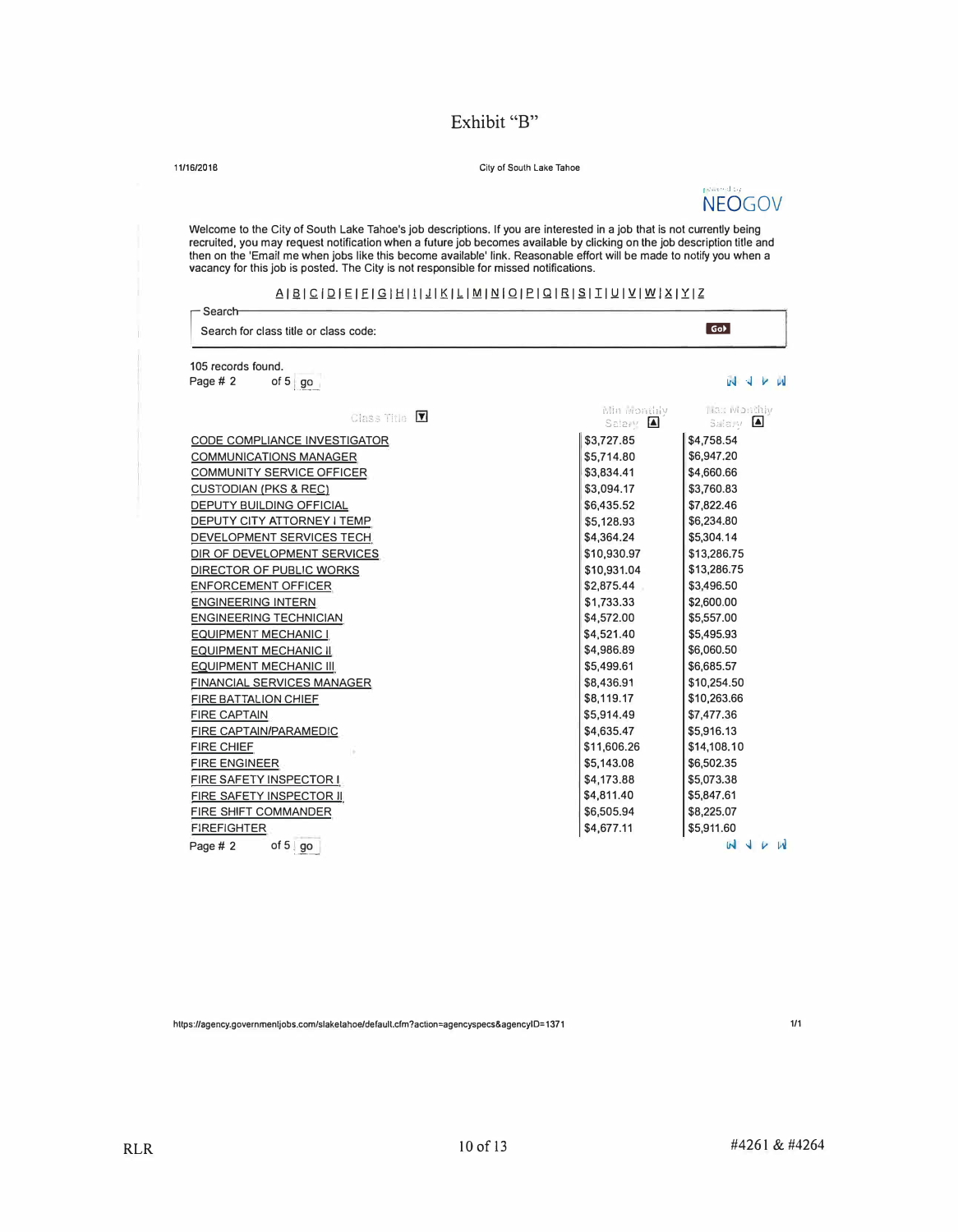**11/16/2018 City of South Lake Tahoe** 

.<br>ابتدأ الناس **NEOGOV** 

 $N$  V M

Welcome to the City of South Lake Tahoe's job descriptions. If you are interested in a job that is not currently being recruited, you may request notification when a future job becomes available by clicking on the job description title and then on the 'Email me when jobs like this become available' link. Reasonable effort will be made to notify you when a vacancy for this job is posted. The City is not responsible for missed notifications.

#### $\frac{\Delta\left[\frac{B}{C}\right]\left[\frac{C}{C}\right]\left[\frac{B}{C}\right]\left[\frac{C}{C}\right]\left[\frac{C}{C}\right]\left[\frac{B}{C}\right]\left[\frac{C}{C}\right]\left[\frac{C}{C}\right]\left[\frac{C}{C}\right]\left[\frac{C}{C}\right]\left[\frac{C}{C}\right]\left[\frac{C}{C}\right]\left[\frac{C}{C}\right]\left[\frac{C}{C}\right]\left[\frac{C}{C}\right]\left[\frac{C}{C}\right]\left[\frac{C}{C}\right]\left[\frac{C}{C}\right]\left[\frac{C}{C}\right]\left[\frac{C}{C}\right]\left[\frac{C}{C}\right]\left[\frac{C$

| — Search-                             |                  |
|---------------------------------------|------------------|
| Search for class title or class code: | Gol <sup>-</sup> |
| 105 records found.                    |                  |

Page  $\# 3$  of 5 go

FIREFIGHTER/PARAMEDIC FLEET SUPERVISOR **GIS ANALYST** HOUSING INSPECTOR **X**  $X + S S = T \oplus S$ HUMAN RESOURCE MANAGER HUMAN RESOURCES CLERK INFORMATION SYSTEM TECHNICIAN INFORMATION SYSTEMS MANAGER LEAD COMMUNITY SRVC OFFICER LEGAL SECRETARY/PARALEGAL-TEMP MAINTENANCE MANAGER MAINTENANCE SUPERVISOR (AIRPORT) MAINTENANCE TECH I **MAINTENANCE TECH II** MAINTENANCE TECH Ill MAINTENANCE TECH IV MAINTENANCE TECH LEAD MAINTENANCE TECH V MANAGEMENT ANALYST-CM NETWORK SYSTEM ADMINISTRATOR PARALEGAL PARK SEASONAL/TEMPORARY POSITIONS PARKS SUPERVISOR PAYROLL COORDINATOR PERMIT CENTER SUPERVISOR Page # 3 of 5 go  $\frac{1}{2}$ .;  $\frac{1}{2}$   $\frac{1}{2}$ ':;;:!::-. ,. I!] *,J, !;--:,:* I!]  $85,376.35$  $|$5,759.73$   $|$6,999.65$  $\begin{array}{|l|l|}\n\hline\n $7,047.34 \\
$4.582.27\n\end{array}$   $\begin{array}{|l|l|}\n\hline\n $8,566.24 \\
$5.568.51\n\end{array}$ \$4,582.27 \$8,395.96 \$10,204.76  $$2,834.04$   $$3,446.16$  $\begin{array}{|l|}\n\hline\n $4,891.05 \quad \quad \quad \quad \quad \text{85,943.95}\n\end{array}$ \$8,540.48 \$10,381.00 \$4,216.04 \$5,125.48 \$3,578.52 \$4,567.56 \$6,323.91 \$7,685.96  $|$5,678.79$   $|$6,902.60$  $$2,877.96$   $$3,180.10$ <br> $$3,618.00$  $$3,260.42$   $$3,618.00$ <br> $$3,778.63$   $$4,580.32$  $$3,778.63$   $$4,580.32$ <br> $$5,061.77$ \$4,164.92 \$5,061.77 \$6,151.76  $\frac{1}{34,591.36}$  \$5,580.00  $$5,713.66$   $$6,945.85$ <br> $$6.336.79$   $$7.701.76$ \$6,336.79 \$7,701.76<br>\$4.432.64 \$5.387.84 \$4,432.64 \$1,820.00 \$2,957.07 \$4,836.00 \$5,879.00  $$4,381.57$   $$5,325.30$  $\frac{1}{55,741.51}$  \$6,979.72  $i$  i,  $i$  i,  $j$ 

**https:l/agency.govemmenljobs.com/slaketahoe/default.cfm?aclion=agencyspecs&agencylD=1371** 

**1/1** 

w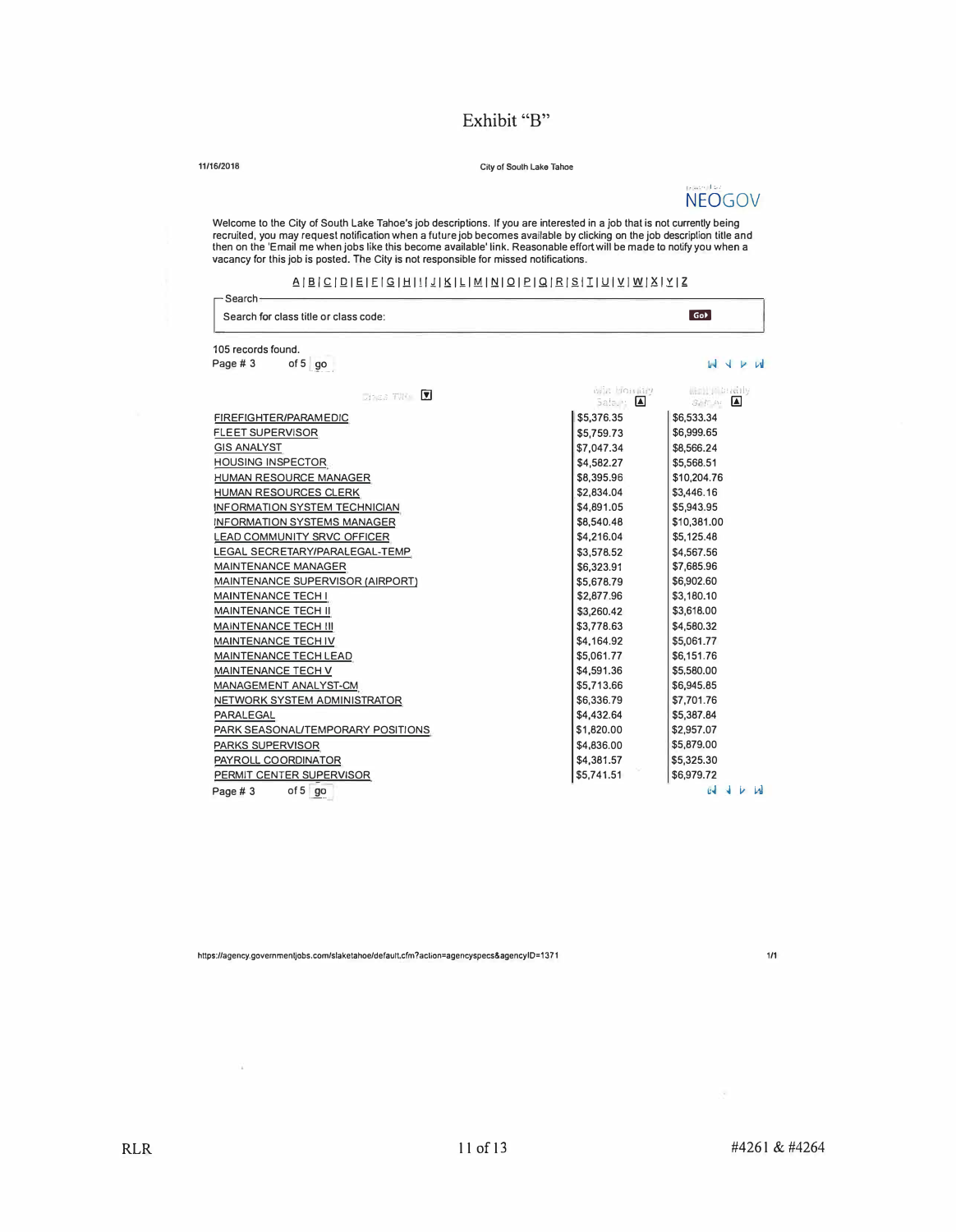**1111612016 City or South Lake Tahoe** 

## NEOGOV

Welcome to the City of South Lake Tahoe's job descriptions. If you are interested in a job that is not currently being<br>recruited, you may request notification when a future job becomes available by clicking on the job desc

#### A I a IQ IQ If IE I £i I !:!I 11 J.I !SI.LIM I bl IQ IE IQ I *B.* I lil I I ill Y.. I '!Y.. I .2S. I *Y.* I Z

| -Search <sup>.</sup><br>Search for class title or class code: |                           | Gab                      |
|---------------------------------------------------------------|---------------------------|--------------------------|
| 105 records found.                                            |                           |                          |
| Page #4<br>of $5^{\circ}$ go                                  |                           | $N + \nu M$              |
| Class Title                                                   | rain ne suid-<br>Salary A | nax a cattle<br>Salery A |
| <b>PERMIT CENTER TECHNICIAN</b>                               | \$4,364,24                | \$5,304,14               |
| PERMIT TECHNICIAN - TEMPORARY                                 | \$3,216.53                | \$4,103.37               |
| PLANNING MANAGER                                              | \$7,994.38                | \$9,716.91               |
| POLICE LIEUTENANT                                             | \$8,370.77                | \$10,175.72              |
| POLICE OFFICER                                                | \$5,852.29                | \$7,114.85               |
| POLICE OFFICER RESERVE                                        | \$4,634.73                | \$6,322.04               |
| POLICE RECORDS SUPERVISOR                                     | \$4,601.95                | \$5,593,64               |
| POLICE RECORDS TECHNICIAN                                     | \$3,483.72                | \$4,235.07               |
| POLICE SERGEANT                                               | \$6,825.16                | \$8,294.69               |
| POLICE TRAINEE                                                | \$5,292.13                | \$5,292.13               |
| PRINCIPAL ACCOUNTANT                                          | \$6,488.09                | \$7,886.70               |
| PRINCIPAL BUILDING INSPECTOR                                  | \$5,819.94                | \$7,074.95               |
| PRINCIPAL HUMAN RESOURCES ANALYST                             | \$7,556.36                | \$9,184.28               |
| PROPERTY/EVIDENCE TECHNICIAN                                  | \$4,496.49                | \$5,465.03               |
| PUBLIC INFORMATION OFFICER                                    | \$5,195,91                | \$6,315.47               |
| PUBLIC SAFETY DISPATCHER                                      | \$4,366.46                | \$5,308.00               |
| PUBLIC SFTY DISPATCH SUPERVSR                                 | \$4,868.12                | \$5,917.76               |
| RECREATION COORDINATOR (SEASONAL)                             | \$3,251.65                | \$3,251.65               |
| <b>RECREATION MANAGER</b>                                     | \$6,424.08                | \$7,808.51               |
| RECREATION SEASONAL/TEMPORARY POSITIONS                       | \$1,733.33                | \$3,424.10               |
| <b>RECREATION SUPERVISOR</b>                                  | \$5,190.36                | \$6,310.29               |
| SENIOR BUILDING INSPECTOR                                     | \$5,290.53                | \$6,431.64               |
| SENIOR COMMUNITY SERVICES OFFICER                             | \$3,841.00                | \$4,668,00               |
| SENIOR HOUSING INSPECTOR                                      | \$5,051.77                | \$6,139.73               |
| SENIOR PROPERTY/EVIDENCE TECH                                 | \$4,946.57                | \$6,012.21               |
| of 5.90<br>Page #4                                            |                           | $N \vee N$               |

**https://agency.governmentjobs.com/slaketahoe/default.cfm?action=agencyspecs&agencylD=1371** 

**111**